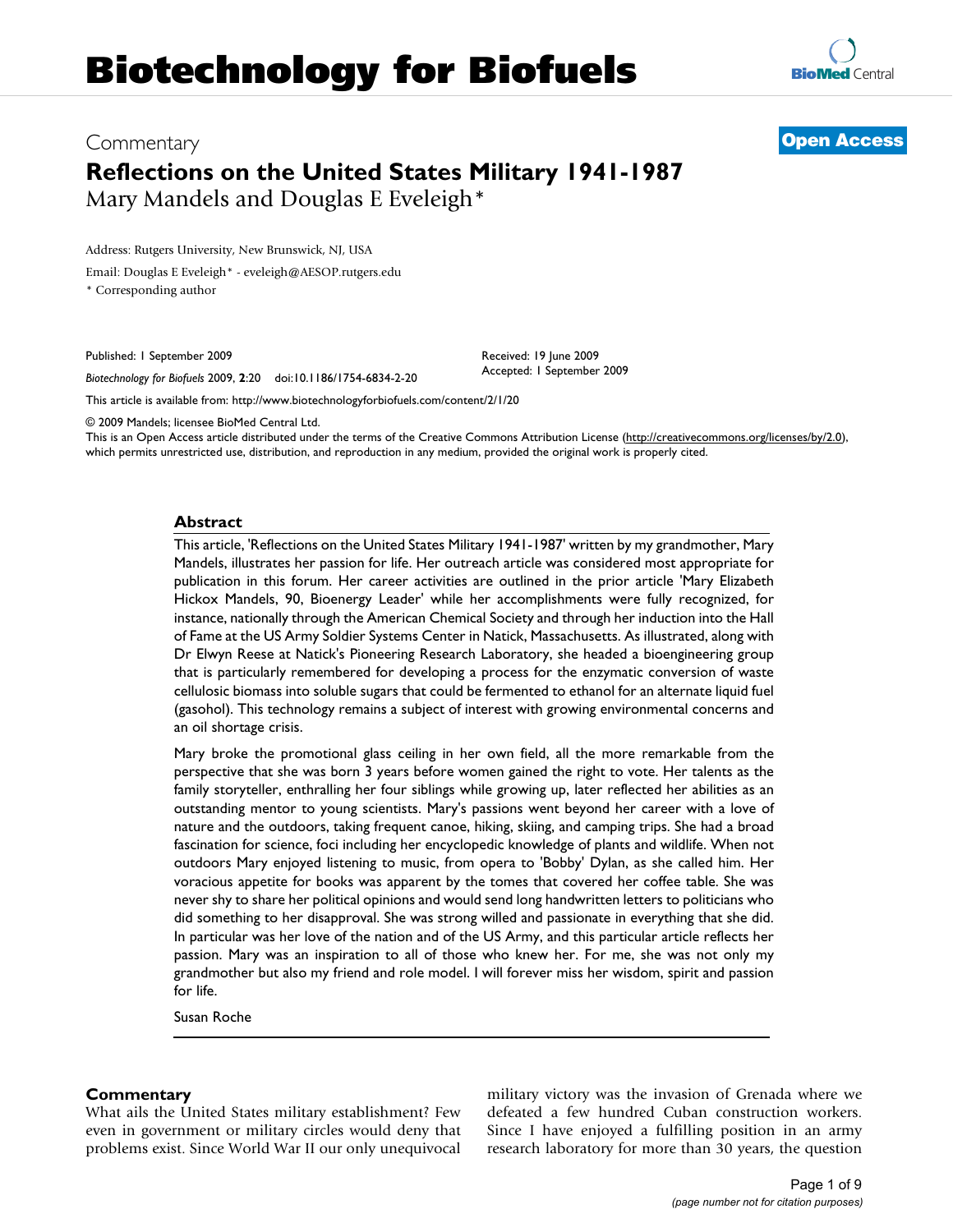troubles me greatly. Here I comment from the perspective of nearly 50 years personal observation, first as the wife of an army officer who later became a civilian employee of the army, and second my own long-term service. Much of what I have to say is personal opinion, anecdotal, and based on observations of one small laboratory (annual budget about \$70,000,000) not even involved with weapons. But as the whole is the sum of its parts, the deficiencies of an institution too large to be comprehensible to a single human being can perhaps best be understood by observation of the components. The obvious problem is well meaning but incompetent management resulting in inefficiency, waste, and cover up. But I believe the fundamental problems are more serious and reflect arrogance, malaise, and a decline in morality of American society and government.

It was not always so! I was born in 1917 (3 years before women could vote) and so attended school in the 1920s. In those halcyon days the army was remote from civilians except for romantic and tragic memories of World War I and other previous wars. We had a War Department that was really for defense because, as our teachers assured us, the United States would never again become involved in an overseas war. World War I had killed their sweethearts or potential husbands and condemned the teachers to lives as spinsters. It had created most of the problems we now saw in Europe and other distant parts of the world. The villains were war profiteers and international cartels of munitions manufacturers. The United States was always right, always noble, we had never lost a war and we never would. The army was small, professional, and idle. There was no draft, no registration of 18 year olds, and the only soldiers we ever saw were in parades on *Armistice Day* and *Decoration Day*. Then we bought poppies and forgetme-nots to help the wounded veterans and a soldier would come to school to tell us about our brave heroes and our great country. When I was very young the soldier was an ancient Civil War veteran, later we were visited by middle aged Spanish American War or younger khaki clad World War I veterans.

In the 1930s came the Depression, the New Deal, and Hitler. World War II came to Europe in 1939 and to the United States in 1941. We were still largely a rural and unsophisticated nation. We had no enthusiasm for this war, but we were sure we were right and we knew we would win, and of course we did, but in so doing, we irrevocably changed our lives and the character of our country. The war dominated our lives. My father ate supper with the radio at his ear and no one could interrupt it. The daily papers had pictures of pathetic refugees fleeing the advancing armies and alarming maps of the territories falling to the Germans and the Japanese. The country plunged into war production, food and gasoline rationing, and shortages. No new cars were built for the duration. All the factories were producing planes, tanks, and munitions. Everyone was in military service, war production, or agriculture. My father was a superintendent in a munitions plant. My brother was with Bradley's army in Europe. My husband was with Curtis Le May's B-29s in Guam and Saipan. My brother-in-law was with Patton's army in Europe. My sister was a Wave with the Navy in Washington. Everyone travelled [*sic*]. Boys who had never expected to leave home went off to training camps, usually in the south, and then overseas. Young wives followed their husbands as long as possible. I took the long train ride from the Northeast to Texas with a baby daughter. It was a shock to a liberal notherner [*sic*] to see the 'Whites Only' and 'Colored' signs on waiting room, rest rooms, and drinking fountains, and to ride on buses where the blacks had to sit in the rear. In northern towns in those days there were almost no blacks and so, little discrimination. There was one middle class black family in my grammar school district. Their children, two well scrubbed little girls in pigtails, attended school with us, played with us, and we looked on them with greater favor than we did the unwashed Italian and Polish immigrants that flooded our factory town. But that was all to change as blacks streamed north to work in defense industries and joined the army to fight alongside whites. Women were also going to work in defense industries and the military services, and replacing men in professional jobs such as college instructors. It would never again be the same white man's world.

In April 1 1945, Germany's surrender ended the war in Europe. The Allies had won, thanks to the material and manpower from the United States and the uneasy alliance with Communist Russia. Europe was a devastated ruin and the horrors of the concentration camps were revealed to a shocked world. In August, atomic bombs were dropped on Hiroshima and Nagasaki and the Japanese surrendered. For a brief sweet moment the United States was the unchallenged number one industrial, military, and financial world power. We did not doubt that we deserved this pre-eminence and had earned it by our hard labor and moral and intellectual superiority. The boys came home and were welcomed as heroes, but the military did not fade back into its pre-war obscurity. We had decided that our abrupt withdrawal from Europe, and isolation after World War I had been a mistake. This time we would stay long enough to shore up democracy and put the world in proper order. Besides, we did not trust our Russian allies who would rapidly move in wherever we withdrew.

So we joined in setting up the United Nations, but we also encouraged discharged soldiers to stay in the reserves, and the draft continued because occupation forces and military bases all over the world required a large army, navy, air force, and marine corps. Some of the citizen-soldiers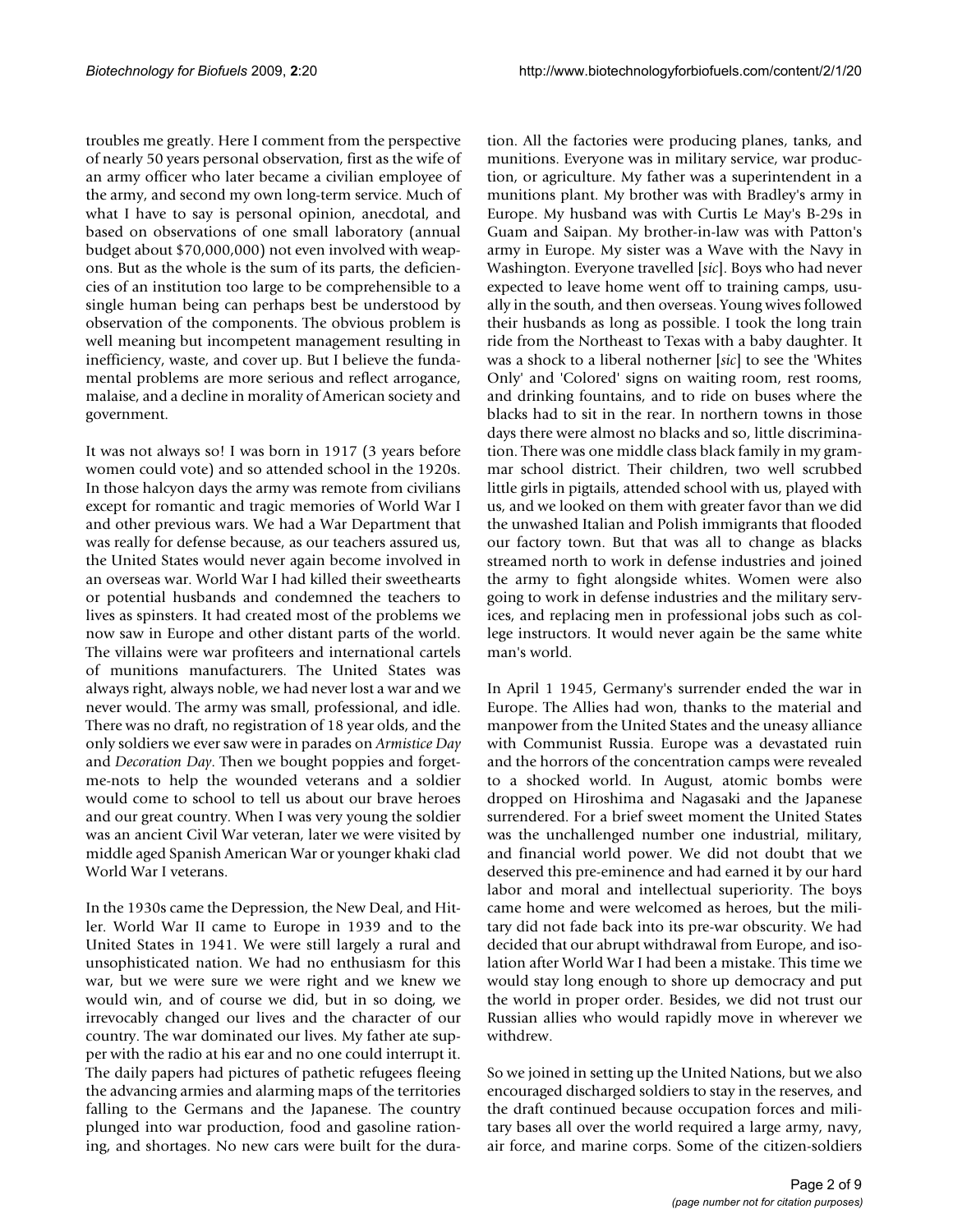liked army life and stayed in the services. The officers among these were more interested in management operations and career prerequisites and less interested in military tactics than were the professional soldiers who had led the military during and before the war. They also differed from those citizen-soldiers who disliked the rigid chains of command and unquestioning obedience expected in the services and who returned as fast as possible to civilian life. There was a definite selection of organization types over more independent mavericks. In the 1950s and 1960s many of these new officers became colonels and generals and so played major roles in shaping military management and strategy.

Both my husband and myself were microbial physiologists in graduate school when the war came. We had hoped for academic careers in research and teaching. Before the war, our prospects were not bright. Such jobs were scarce, pay was low, and we had two strikes against us. He was a Jew, and I was a woman. Both of us had been advised not to plan on academic careers. But after World War II, a golden age for science arrived in the United States. Science was the 'Endless Frontier' generously supported by a public grateful for the technological miracles such as radar, penicillin, and the atomic bomb that had played such a role in winning the war. The military establishment became a major patron of science through channels such as the Office of Naval Research, and provided broad and generous support of fundamental research in universities, research institutes, industry, and new military laboratories. My husband went to work for the Quartermaster Corps, which set up a Pioneering Research Laboratory to investigate fundamental problems in Biology, Chemistry, and Physics relevant to military interests. Later I went to work for the same laboratory. It had a wonderful research atmosphere. Salaries were good and there was plenty of money for equipment, supplies, and technical assistance.

We had excellent administrators, even including the commanding general, who believed in basic research and so gave us leeway in selecting problems, and support in investigating them. Our colleagues were competent young scientists, many of them army veterans about our own age. This was a new and expanding effort, so young scientists were promoted rapidly and new younger scientists continued to be added to the roster. We were encouraged to publish, and to attend meetings. We scarcely realized that we were working for the army. It was too good to last!

At its peak, the Pioneering Research Laboratory had a staff of about 100 civilians. The larger Quartermaster installation of which we were a section had about 1500 civilians, mostly in product laboratories, and 100 military. The military officers were mostly administrative: commanding officer, executive officer, intelligence officer, comptroller, military liaison, and so on. We also had a headquarters company of enlisted men who served as aides to the officers, drivers, cooks, and so on. and some who had scientific training served as laboratory aides. Some of these were excellent, a few even had PhDs. They were, of course, draftees, counting the days until their release. The regular army volunteers were a different lot. Some planned a military career. Others were lost souls hoping through the army to escape their personal or environmental demons. The installation mission was research and development in support of the individual soldier: food, clothing, shelter, aerial delivery, effects of hostile environment (desert, arctic, high altitude, jungle). We did no weapons research or development.

Meantime, the country was enjoying peace and prosperity to the hilt. Most of us had never had it so good. Suddenly everyone had a car and a house of their own. The men had good jobs and, for the moment, women and blacks were content or at least silent. The Marshall Plan was rebuilding Europe, including Germany. MacArthur was converting Japan to a successful industrial democracy. Americans were proud of themselves. We had saved our friends and made friends with our enemies.

The only flaw was our deteriorating relationship with Russia, our wartime ally. Germany was divided and Eastern Europe was now behind the 'Iron Curtain'. When in 1949 the Communists took over China and the Russians exploded an atomic bomb, our euphoria evaporated. We were no longer the unchallenged military superpower. This was a terrible psychological shock to the American people. We were so ready to lead the world that it had not occurred to us that the world might not be ready to follow. So began the Cold War. We developed the hydrogen bomb but, all too soon, the Russians had a better one. Surely someone had betrayed us and stolen our technological secrets! A witch hunt for scapegoats culminated in Joseph McCarthy.

Korea was a new kind of war, neither declared nor won. We avowed we would protect democracy there but the Communists (with some Chinese assistance) drove us out of North Korea, and we ended up supporting a right-wing dictatorship in South Korea, which required maintaining American troops there for 35 years now, with no end in sight. It has always been ambiguous whether those troops are to protect the South Korean dictatorship from the Communists or from the will of their people.

When the Russians launched Sputnik in 1957, we could not blame this on stolen secrets. Many of the former German rocket scientists were working in our laboratories, but we could not even put a man in space, let alone in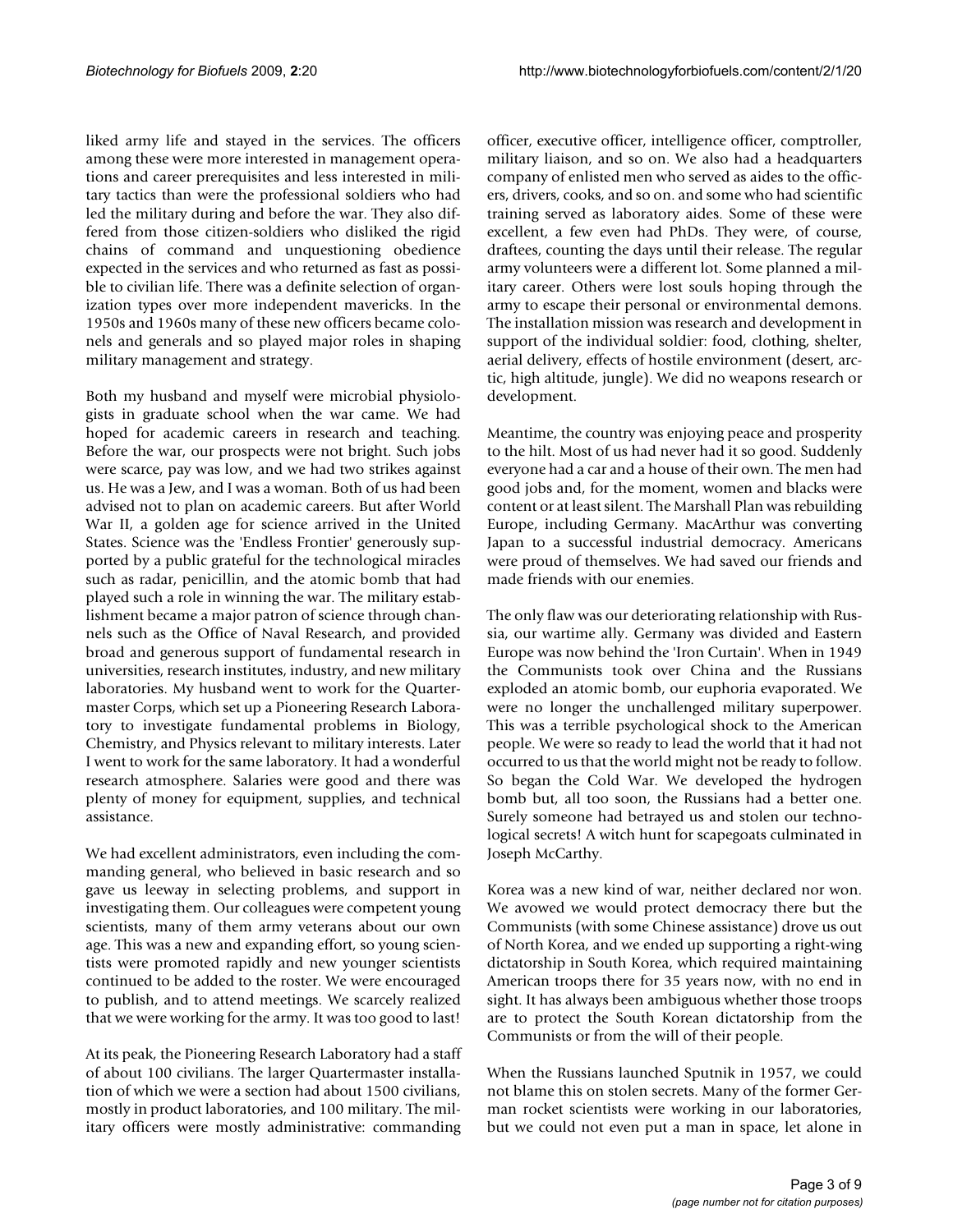orbit. Now we were not even number one in scientific technology! President Kennedy launched the 'Space Race' and by 1969 we had put a man on the moon and declared that we had won. But had we, or was the moon landing largely a public relations spectacular? We don't go there anymore. Russian progress in such aspects of space science as planetary exploration and long duration space flight is still more impressive than our own. Our shuttle program is in collapse and has always lacked clear scientific or commercial objectives. Today, our major objectives in space are military.

The cold war and the space race did lead to increases in support for science education and scientific research, but this was no longer the unqualified trusting support of the early post war years. Despite all that support, we had let the Russians get ahead of us. The cost of research was rising rapidly. Salaries were up, equipment was more expensive, and there were an ever-increasing number of projects. Competition for money increased, and with the Vietnam War, real growth in funds for scientific research ended. Now much of the money was earmarked for specific military or space hardware. Money for fundamental research was more grudgingly distributed. Clear relevance to some military or practical problem had to be demonstrated.

The inevitable result was the rise of management. In 1960 President Kennedy appointed Robert McNarnara Secretary of Defense. He was a systems analyst who had risen to be the much-admired president of the Ford Motor Company. Now he was determined to establish civilian control of the Pentagon. His 'whiz kids' installed computers and computerized systems to manage and keep track of everything and to bring order and sound fiscal management to the chaotic and bloated military establishment. A quarter of a century later, the Pentagon is more chaotic and bloated than ever, and the American automobile industry is no longer regarded as a paragon of good management. What went wrong? McNamara was an unusually capable, intelligent, and well meaning individual who was highly successful at getting people to believe him and to carry out his wishes, even when he was absolutely wrong. Systems analysis is a methodology for quantifying problems and dividing them into manageable sections, and is indeed a great help in achieving objectives. It does not concern itself with the morality or common sense of the objectives. The automobile industry was very successful at turning out big expensive cars that were profitable as long as there was no alternative. Profits faded when the Japanese demonstrated that many consumers preferred to buy small, economical and reliable vehicles. We poured billions of dollars, megatons of equipment, and hundreds of thousands of American troops into Vietnam in a futile attempt to force an unwanted government on an unwilling populace. The American interest there was never clearly or consistently explained. In the end, our involvement wounded us, devastated Vietnam, and established Communism in the reunited country. It caused no discernible damage to our 'real enemies' China and Russia, and our defeat did not lead to the predicted triumph of Communism in the 'domino' nations. Communism is not a way of life that appeals to the observer in a contented society. It takes root successfully only in the poverty, misery, and hopelessness of a nation devastated by war (China, Vietnam) or right-wing tyranny (Russia, Nicaragua).

When McNamara's enthusiasm for the Vietnam War faded, President Johnson appointed him President of the World Bank, where he presided over a large expansion of its resources and the funding of many ambitious development projects in the Third World. Today the bank is accused of supporting big dams that flooded rich agricultural lands and displaced large populations, and of clearing irreplaceable tropical forests for dubious agricultural enterprises such as cattle ranches that produce beef and vegetables not for native populations, but for export, often to countries that already have surplus. Environmentalists and Third World citizens complain that much of this well intentioned development benefited speculators, developers and the already wealthy, but increased misery, hunger and poverty in the indigenous people. For all three institutions (the automobile industry, the Pentagon, the World Bank) management was outstanding in achieving its immediate objectives, but unfortunately the longer range implications were insufficiently considered.

The wound that Vietnam inflicted on the United States military establishment including its civilian employees was to our motivation and self-image. In World War II, the objective was to win the war, and there were very few moral reservations about achieving this objective by any possible means. In the immediate post war years we continued to feel very good about ourselves. The military wanted to build a modern army and to defend freedom all over the world. The civilians wanted to give them better weapons, food, clothing, and shelter. The research scientists looked for critical problems and found interesting research areas to pursue with zeal and satisfaction.

By the 1960s serious doubts about some American policies were being expressed by the antiwar protestors and even a few respectable statesmen. The politicians who implemented the policies defended them strongly and the military joined forces with conservatives in a strident attack on the patriotism, intelligence, and the morality of the doubters. They protested too much. The attack was so strident because the attackers had to suppress their own growing uneasiness. Most of all they needed to convince themselves. Were we really fighting for peace and freedom or were we thinking of our own jobs, security, and power?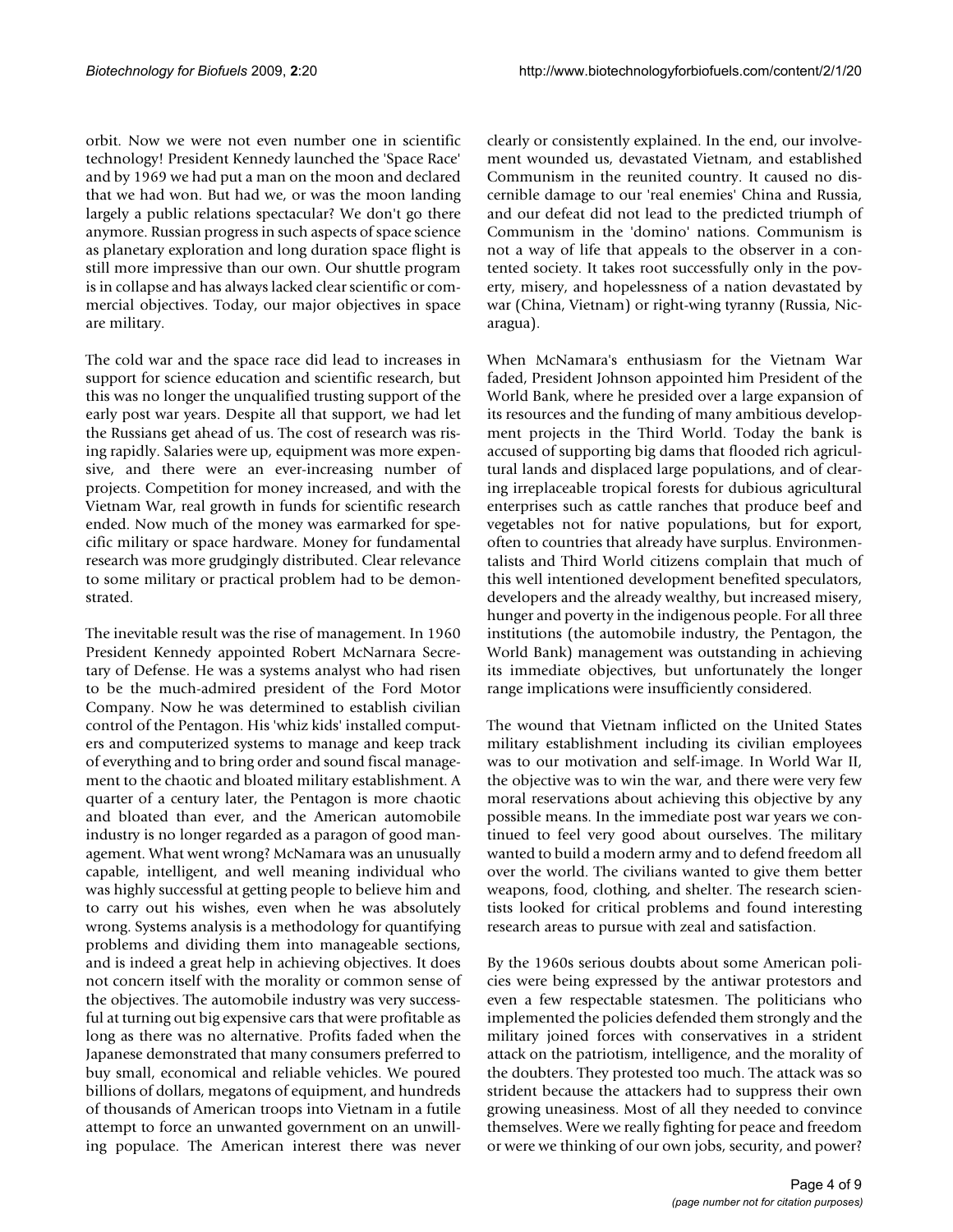President Eisenhower was right when he warned us about the Military-Industrial Complex. Today there is an alliance between politicians, the defense industry including the workers, the military including its civilian employees, and the vast research enterprise supported by the military. Peace and disarmament would cause painful readjustments. People want to be needed and they need to feel that what they are doing is worthwhile and important. Most people like their jobs, and even the ones who don't, do not wish to lose them. Military installations, think tanks, and the Defense industry provide jobs and money to localities all over the country. Even the peaceniks protest when the establishments in their localities are threatened.

So, although we do not admit it, least of all to ourselves, since Vietnam too much of our motivation is selfish. The major wishes to be a colonel, the scientist wants security and increased funding for his research project, the administrator wants his little empire to grow, the aerospace engineer wants to develop his intricate and marvelous machine, and the defense worker wants to continue his high pay and liberal overtime. The contractor wants to build a new and profitable installation, and the politician wants that installation to be in his district so that his happy constituents will re-elect him. It is most agreeable to work directly or indirectly for the government where a profit does not have to be made, where money flows freely, accountability is lax, and mediocrity is protected. But deep down, President Carter's malaise troubles us, much as we wish to agree with President Reagan that America feels good about itself.

Is Communism really such an ogre? Russia is a threat to us because it is a big expansionist nation, but we manage to coexist without war and are even happy to sell them subsidized grain. After 30 years of violent rhetoric, China is almost a friend. Small countries are another matter. Do we really have a right to go in and devastate small, weak countries to 'save them from Communism' even when that means inflicting them with a corrupt dictatorship? Why did we invade Grenada, but stand aside when Czechoslovakia and Hungary fell? Why did we bomb Libya, but not Iran or Syria? Have we become bullies who talk big but only pick fights with little guys? Maybe we began to lose credibility when the War Department became the Defense Department and perhaps it was all gone when President Reagan renamed the MX missile 'The Peacekeeper'. Does anyone really believe that 'Star Wars' is only for defense, or that we plan to share the technology with the Russians? For most of us such questions are strongly repressed.

In times of national emergency everyone pitches in a fairly selfless manner to solve problems that may be difficult,

but are usually urgent and well defined. One cannot expect patriotic fervor to sustain people for 40 years in the absence of clearly visible threats. Naturally both military and civilian employees began to consider pay, working conditions, and career advancement.

During World War II, the Quartermaster product laboratories benefited from the services of technical experts on loan from the food and clothing industry. With the aid of a hastily assembled young staff they performed miracles in designing and producing new rations, fabrics, and needed items of clothing and shelter. After the war the experts returned to industry and their assistants took over the product laboratories. Frequently they retained the services of their mentors by hiring them as consultants or contracting out work to them. So now the former assistants were the managers. Everyone was making more money and, since the problems were no longer pressing, working at a more relaxed pace. In fact there was a bit of a scramble and competition to come up with problems of sufficient interest to retain funding and keep the laboratories in business.

So in the 1970s and 1980s the character of our laboratory changed, reflecting similar changes throughout the military establishment and its satellite enterprises. Even the academic world shows many of these changes. Previously the laboratory administration had provided support to the scientists. They had their own administrative budget. Now they were managing us and we provided their support through overhead charged to each research project. The new system was a blank check for management since they could set the overhead percentage. This grew rapidly as administrative staff and functions increased. The cost of supporting a scientific project was up, but the scientific staff was shrinking because there was not enough money left to hire young professionals and technicians to replace personnel who retired or resigned. The remaining staff was ageing and had to spend more and more time drawing up plans, writing reports, and dealing with management.

When I was young it was fashionable to laugh at the cumbersome Russian bureaucracy where efficiency was lost in endless 'red tape'. Today we cannot laugh because we have the same problem. Big operations are notoriously difficult to manage. In the 'good old days' the fundamental researcher picked a problem, carried out experiments, and based on the results, decided what to do next. If he was intelligent and lucky he learned some new scientific truth.

Usually he did not worry too much about immediate practical applications, but if the research was in a relevant area, the gradual increase in understanding inevitably led to useful advances. Thus, for example, increased knowl-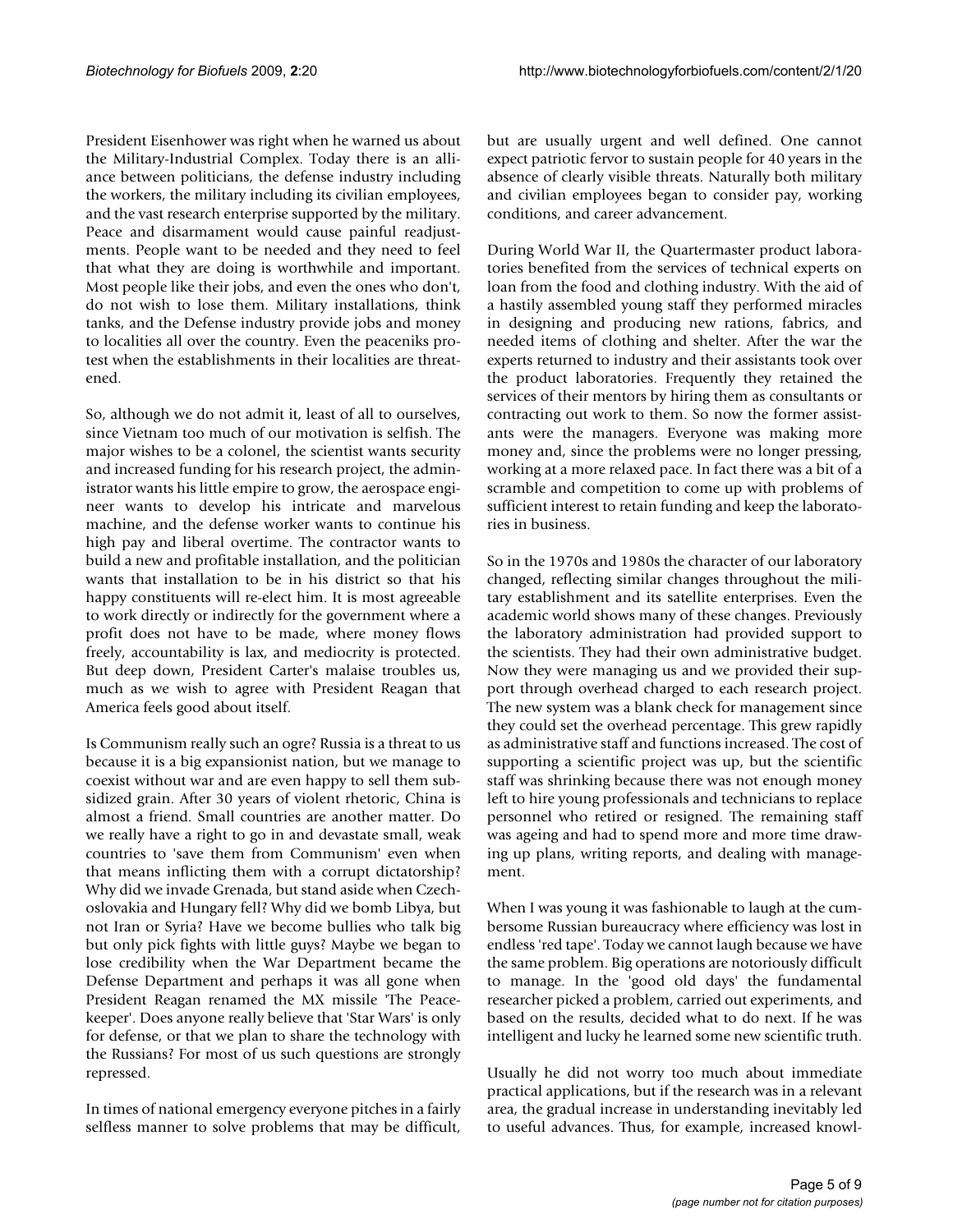edge of insect physiology, habits and life cycles should finally lead to better means of controlling insect pests. But today the researcher must write a proposal, draw up a research plan, and identify the expected results as 'milestones' to be met at preset deadlines. Funding is dependent on real or perceived military relevance. If the project is funded, both the scientist and his managers will be rated according to the number of 'milestones' met on schedule. The managers rarely assign problems or suggest ways of solving problems because usually they are not scientists and have only a superficial understanding of scientific research. Their role is to select projects that will 'sell' and to defend them in Washington and then to keep an eye on progress through frequent written 'progress reports' and oral reviews. Inevitably this system favors pedestrian research with easily met objectives over more imaginative and risky difficult science. It also favors optimistic writeups with exaggerated claims of relevance. Such an atmosphere is not attractive to a creative scientist.

If a scientist does not come up with an acceptable project this does not necessarily mean his departure from the laboratory. The rules are: (1) everyone must be funded from a project, and (2) layoffs of employees must be avoided. Therefore those project leaders with successful proposals that have achieved good funding and who dreamed of hiring bright young staff are more likely to find themselves saddled with an unfortunate who has not achieved funding of his own. All too often the new addition possesses inappropriate skills, is unhappy with his new assignment, and has probably through long tenure achieved a relatively high grade and pay, which is retained. Through no fault of his own he is an expensive and not very valuable addition to the group and definitely detrimental to its morale.

I have described what tight management does to a research laboratory. You are thinking that perhaps it is not quite so serious in development or product laboratories or in production facilities. This is true only if management is competent and really understands the process being managed. Unfortunately today many managers are selected not for their technical competence but for their managerial skills. They are graduates of business courses, systems analysts, MBAs. When scientists or engineers move into management, their on the job training consists of courses on how to manage with much emphasis on subjects such as equal opportunity or sexual harassment. It is the bench people who take courses in new scientific developments, mathematics, instrumentation, and machine tools. So the manager is frequently dependent on the competence of his work force and he is not always an adequate judge of that competence. Procurement officers are dependent on the competence of their suppliers and in addition are subject to great pressures from contractors and politicians. In

January 1986 the managements of NASA and Morton Thiokol overruled the objections of the engineers and ordered the fatal launch of the Challenger. This is a recent change. Back in World War II, General Leslie Grove was there to give Robert Oppenheimer whatever he asked for to develop and produce the atom bomb. General Grove handled the Administration headaches, Robert Oppenheimer made the decisions.

Military life can be quite comfortable in peacetime. After World War II many of the military were dispersed around the world as occupation forces in defeated countries or garrisons in allied nations or various American outposts. Travel expenses, medical care, and family housing were provided and shopping in military PXs (post exchange) and commissaries shielded the troops from postwar shortages and inflation. Overseas troops were regularly rotated home to schools, training camps, or headquarters duty. Safe behind the atom bomb, at first no one had to fight. When the dirty little wars, Korea and Vietnam, came along most of the fighting and dying was done by young recruits. Short tours of war zone duty by the officers enhanced their military careers. In these wars we avoided the use of nuclear weapons, nerve gas, and other terrible new weapons and fought in the old-fashioned unsophisticated style because of the type of terrain and the nature of the enemy and because we had to be careful not to provoke Russia or China too much.

Now the draft has ended and the military is dependent on volunteers. 'Volunteer' is a misnomer; our army is recruited. When the draft ended pay was raised and working conditions were improved. Enlisted personnel no longer do KP (kitchen patrol) duty and the old 7-day week, 24-h duty concept exists only under combat. Most soldiers today have a 5-day week and a 7 to 8 h day like the rest of us, but they still retain the generous leave provisions of the old system. We get a good supply of young officers. The Military Academies give a free education and the Armed Services will support young people in colleges or universities in return for a few years of service. The young officer has responsibility and authority, albeit in a small domain. Promotion in the junior ranks is almost automatic. Many of the young officers leave the service as soon as their obligation is completed. Some went in frankly for the free education and a few years of responsible duty, which looks good on a resume. Others are disillusioned by the rigidities and inefficiencies of the system and feel helpless to change it. The ones who stay fit in more easily, accepting the drawbacks and enjoying the advantages. This selection process has been going on for 20 years now, and it has led to a stodgy, complacent, and unimaginative cadre of senior officers. Enlisted personnel tend to be poor and uneducated and their duties are less agreeable. But it is not a bad life and is a good way to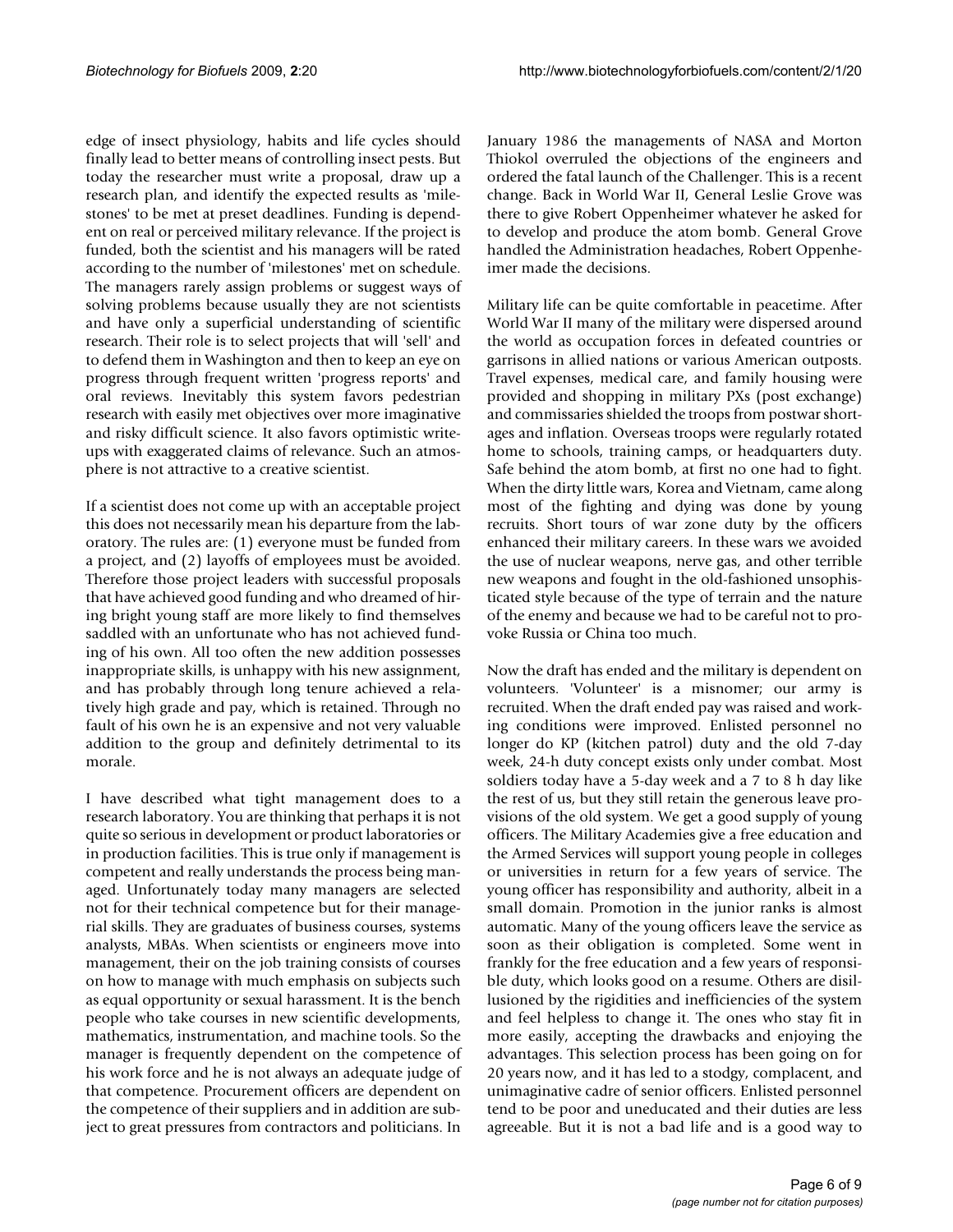escape from disadvantage. Here too, turnover is high. After one tour of duty the more energetic and ambitious return to civilian life. The others move up, become noncommissioned officers and wait out their 20 years to retirement.

Could this army really fight and win an all-out war? Viewing them from my small laboratory, I am skeptical. The system is too big and responsibility too diffuse and too many decisions are based on politics. It is too easy to hide mistakes by classifying them. Real expertise is lacking. The commanding officers do not understand what we are doing. They read our proposals and listen to our pitch but they do not ask any questions that reveal any understanding of what we are proposing or what the army needs. They convey our requests to Washington and monitor how we spend the money we get. They worry a lot about equal opportunity, inappropriate travel, legal trivia, security, and appearances and, most important, getting all reports and other 'pieces of paper' to the required spot on time. They are rotated every 18 to 24 months to a new post. A major objective is a clean record here. If anything negative does surface they try to sweep it under the rug until after their departure. A few months after they leave we have forgotten them and they have forgotten us. In Washington much effort is spent on perpetuating the system and jockeying for desirable positions in it. Each branch of the service: Army, Navy, Marine Corps, Air Force, is competing with the others for money, and manpower, and possession of the fanciest (and most expensive) weapons.

In the field, no one wants to go out and have someone shoot at him. Rather they hope for ever more elaborate weaponry so that no one will dare to attack us. Most of the weapons have not been tested and are not even testable under battlefield conditions. The enlisted men who will have to operate and maintain them lack technical background and training. The officers are not much better. We neglect the simpler conventional weapons and build ever greater stocks of nuclear weapons even though their use is really unthinkable. They are today's Maginot line. Much of today's military planning is based on wishful thinking and untested gadgetry. It is quite appropriate that a lot of this planning is based on simulation from war games. Ideas that would be dubious in science fiction are enthusiastically proposed and supported. This is how we have been led down too many primrose paths to disaster: the Bay of Pigs, the POW rescue in North Vietnam, the desert mission to rescue the Iranian hostages, our dogged support of failed regimes, our brief landing in Lebanon and precipitate withdrawal, etc., etc. When the machines fail or our bluff is called we run away. My worst nightmare is that someday, when everything goes wrong in one of these adventures, we will use nuclear weapons to extricate ourselves and to conceal our folly. And our folly is compounded because so many of these operations are covert and details are kept secret not only from the enemy but from most of the American people including much of the government. Thus there is no chance for responsible debate on feasibility or desirability of these projects.

Even when foolish statements are made there is great reluctance to challenge them or to retract them. In the late 1970s a few people decided that the Russians were spraying terrible mycotoxins ('yellow rain' = fungal toxins) on innocent civilians in Southeast Asia even though mycotoxins lack the requisite qualities for chemical warfare agents (they are slow to act and are toxic only when ingested in relatively high quantity) and only one laboratory was able to detect any significant level of mycotoxin in any of the samples submitted for analysis. Much propaganda and many protests were issued even after investigators concluded that 'yellow rain' was probably bee feces. I suspect that the original theory dawned in some colonel's mind when he noticed yellow spots on the foliage in an area after an attack, perhaps one where tear gas or other crowd control agents had been used. His subordinates were good yes men who went along, higher-ups in the military and state departments, eager for evidence of the depravity of the Russians and fascinated by the high technology aspects of the accusations, made a big thing of it, and the scientists who should have protested kept quiet either in hopes of large research grants or in fear of being labeled subversive spoil sports. For a few years microbiologists and chemists in our laboratory were heavily involved in mycotoxin research. It is revealing that there were never any safety restrictions on handling the mycotoxins. Gradually these projects quietly expired and were not renewed. Yet no government body ever issued any paper or report withdrawing or qualifying the original accusations.

In March 1983, President Reagan proposed the Strategic Defense Initiative and promised that it would provide an impenetrable protective shield for the American population against incoming nuclear weapons. In 1987 the Administration is pushing for early deployment despite the findings of a 15-member panel of the American Physical Society that 'even in the best of circumstances a decade or more of intensive research would be required just to provide the technical knowledge needed for an informed decision about the potential effectiveness and survivability of directed energy weapons'. One may also wonder how, when we cannot seal our borders against millions of illegal aliens, we plan to keep out weapons smuggled in by ship, motor vehicle, low flying aircraft, or even hand-carried package. The goal of protecting people has been quietly dropped except by a few diehards, the real objective now is to protect important missile launching sites.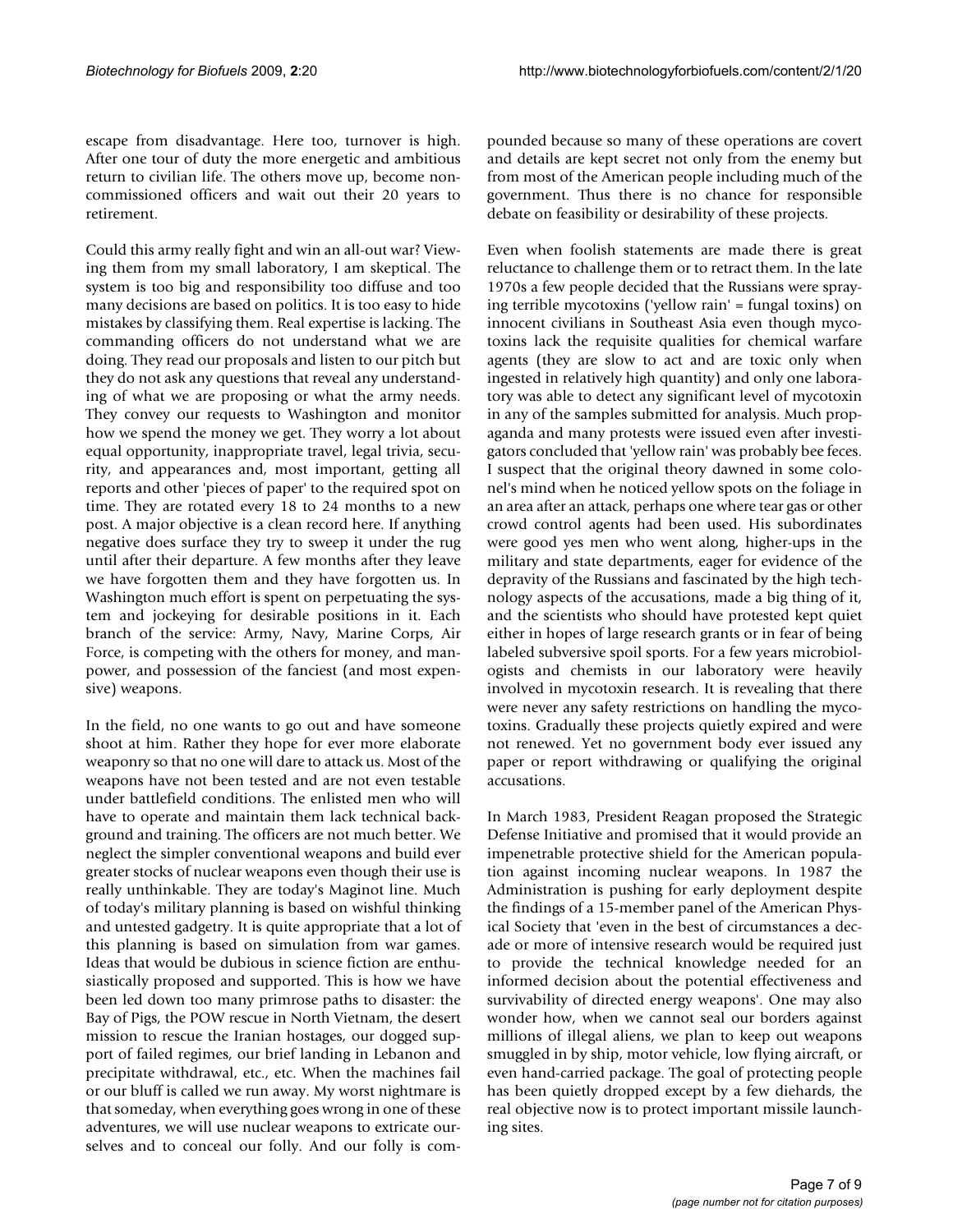Even if the military can fight and the weapons do not fail, we no longer have the financial and industrial base to sustain a war. Our steel industry is moribund and our automobile and machine tool industries in decline. A recent defense study concluded that the United States was rapidly losing manufacturing capability in integrated circuits and that the quality of American chips technology was steadily deteriorating relative to the Japanese. Our Vietnam adventure and recent peacetime military buildup have been paid for by enormous budget deficits. In 1980 our national debt was 1 trillion dollars. Today, in 1987, that debt is over 2 trillion dollars and is expected to reach 3 trillion before 1990. So like some improvident third world country we borrow just to pay the interest on the debt, and more and more of these payments go to overseas investors who invest heavily in our treasury bonds. In 1980 we were the largest net creditor in the world (to the tune of 140 billion dollars), now our net foreign debt is about 200 billion and we are the world's largest net debtor. More and more of the goods that we buy are produced in other countries. Once the United States was rightly admired for its technological capabilities, its ability to invent, manufacture machines, and to produce goods. This productive capability was our major contribution to the World War II victory. Today we are increasingly a nation of managers, service industries, and financial manipulators. A young person who aspires to be rich heads for Wall Street and engages in transactions that produce money, not things. Meantime the Japanese own major hotels on Waikiki Beach, banks in California, office buildings in New York, and a growing number of factories in the Midwest. If a Rip Van Winkle woke up today from a nap that began in World War II, he might think the Japanese had won that war.

So who is to blame for our gloomy predicament? My assessment is Pogo's 'I have seen the enemy and they is us'. We have elected and re-elected the politicians and supported the policies that led us to the present fiasco. The result is that more and more of our resources go to support the military and its satellite aerospace industry but we are unwilling to pay the price now in higher taxes and/or reduced expenditures in the civilian sector. So it all goes on the cuff to be paid for in the future by a reduced American standard of living. Many of our best scientists and engineers have been drawn by attractive salaries and support, and exciting intellectual challenge to work on the sophisticated systems for weapons and space vehicles. Cost has been no object and quality control is lax. Meantime countries like West Germany and Japan, where defense budgets are minuscule, have concentrated on efficient production of high quality consumer items. Sooner or later the product will speak for itself and the consumer will purchase the best. So these countries have flourishing economies while the economies of Britain, Russia, and the United States, the World War II victors, are staggering.

Is it too late to reverse direction? It would require a willingness to admit mistakes and to sacrifice that is not congenial to the American people. But perhaps if we admit that without reform we are headed for military disaster and financial collapse that will force painful changes on us, we can summon up the resolve to control and improve our destiny. The first required change will be in attitude. We are not superior to other people (after all, we are a nation of immigrants from those other countries) and our problems are not due to Russian spies and Japanese trade barriers. Secondly, we must restore our morality and our patriotism. We will progress only if our adults work hard and support our industry and our government because they deserve it, and if our young people receive a good and rigorous education. This does not mean throwing money at the problems. That has been our solution in the past and most of the money has ended up being spent on more management. We need better teachers, not more high paid administrative superstructure. We need more people who do things and fewer people who manage them. The managers we do have should be competent and accountable. Thirdly, the military and intelligence establishments need drastic reduction and reform. The function of the military is to protect the country, not to provide cushy careers for officers and profits for defense contractors. Perhaps we should adopt a system where all young people are called up for intensive training for a year or so and then brought back every 2 or 3 years for a brief refresher course. We should look for officers who have intelligence and initiative and encourage them to speak out and to make suggestions. We should greatly reduce overseas bases and meddling in foreign governments. We should also greatly reduce secrecy and covert operations. These hurt us far more than the enemy because they conceal and perpetuate folly and immorality. Let our embassy in Moscow remain bugged and let the Russians hear every word that is said there. Their KGB files will be so cluttered with trivia that they will never find the occasional tidbit of value. If they understand us better perhaps they will like us better. Finally we should cease production and stockpiling of weapons that would destroy civilization and pursue genuine arms control with the Russians.

Does all this sound too Utopian? Do you protest that reduction of military forces and of weapons procurement would result in widespread unemployment and recession? No doubt there would be painful readjustments; that is what I meant by a willingness to sacrifice. But reduction in military expenditures would free funds to restore roads, bridges, and public transport, and to clean up polluted air, water, and soil. It could lead to a reinvigoration of the civilian economy. All those defense contractors and ex-soldiers would need to do something! Do you fear the Russians would take advantage? My mother used to say that it takes two to start a fight and to keep it going. The Russians are as eager for peace as we are. They initi